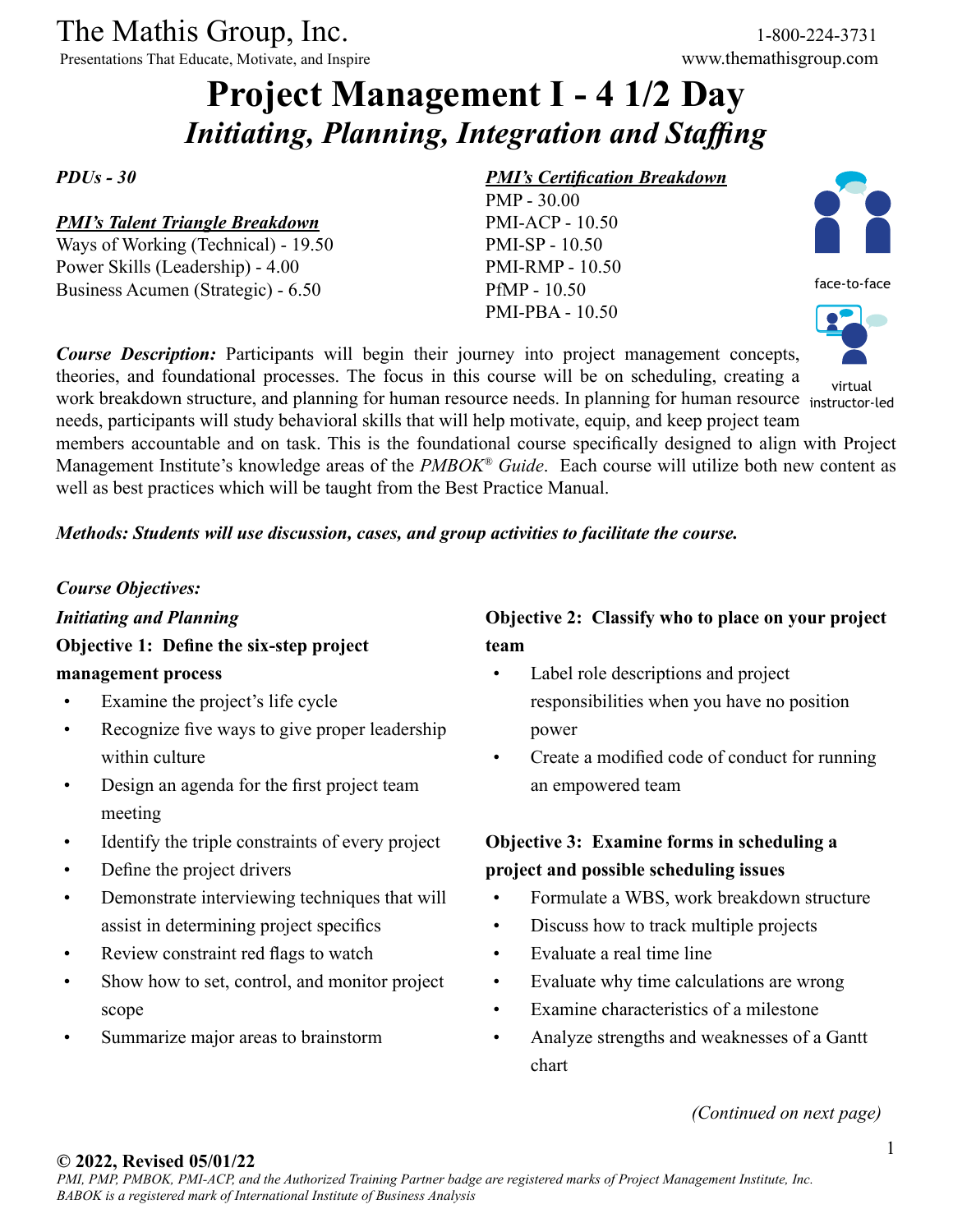# The Mathis Group, Inc. 1-800-224-3731<br>
Presentations That Educate, Motivate, and Inspire www.themathisgroup.com

Presentations That Educate, Motivate, and Inspire

#### **Objective 4: Define the critical path**

- Evaluate the strengths and weaknesses of a critical path
- Examine how to handle delays
- Discuss effects of a late start
- Examine steps in creating a project budget and developing a master budget control process
- Discuss implementation of project plan

#### *Communication Module*

#### **Objective 5: Analyze the value of project interviews**

- Identify perception
- Examine what impacts project perception
- Discuss how to gain understanding
- Demonstrate what to do when you mess up

#### **Objective 6: Analyze communication styles**

- Develop ways to increase understanding
- Compare kinds of project communication
- Describe what communication should be communicated upline
- Examine reasons why communicating upline is extremely difficult

## **Objective 7: Identify questions to ask if miscommunication is common**

Predict obstacles of listening during projects

# **Objective 8: Define project management's role in project meetings**

- Describe ingredients of effective project meetings
- Evaluate receiving feedback on performance
- Design responses to negative project feedback
- Compare techniques for disagreeing

- Discuss caution sights that a disagreement is turning into a conflict
- Describe ways to reduce intergroup conflict in project meetings

### **Objective 9: Examine communication requirements**

- Identify communication processes
- Create communication plan for standard project

#### *Project Integration Management*

#### **Objective 10: Examine the integration process in project management**

Examine integration skills needed by the project manager

## **Objective 11: Define the processes in Project Integration Management**

- Examine the process of Develop Project Charter
- Examine the process of Develop Project Management Plan
- Examine the process of Direct & Manage Project Work
- Examine the process of Manage Project Knowledge
- Examine the process of Monitor & Control Project Work
- Examine the process of Perform Integrated Change Control
- Examine the process of Close Project or Phase

#### *Project Facilitation Module*

# **Objective 12: Discuss the definition of project facilitation**

• Evaluate benefits of facilitation and how it will help your organization

*(Continued on next page)*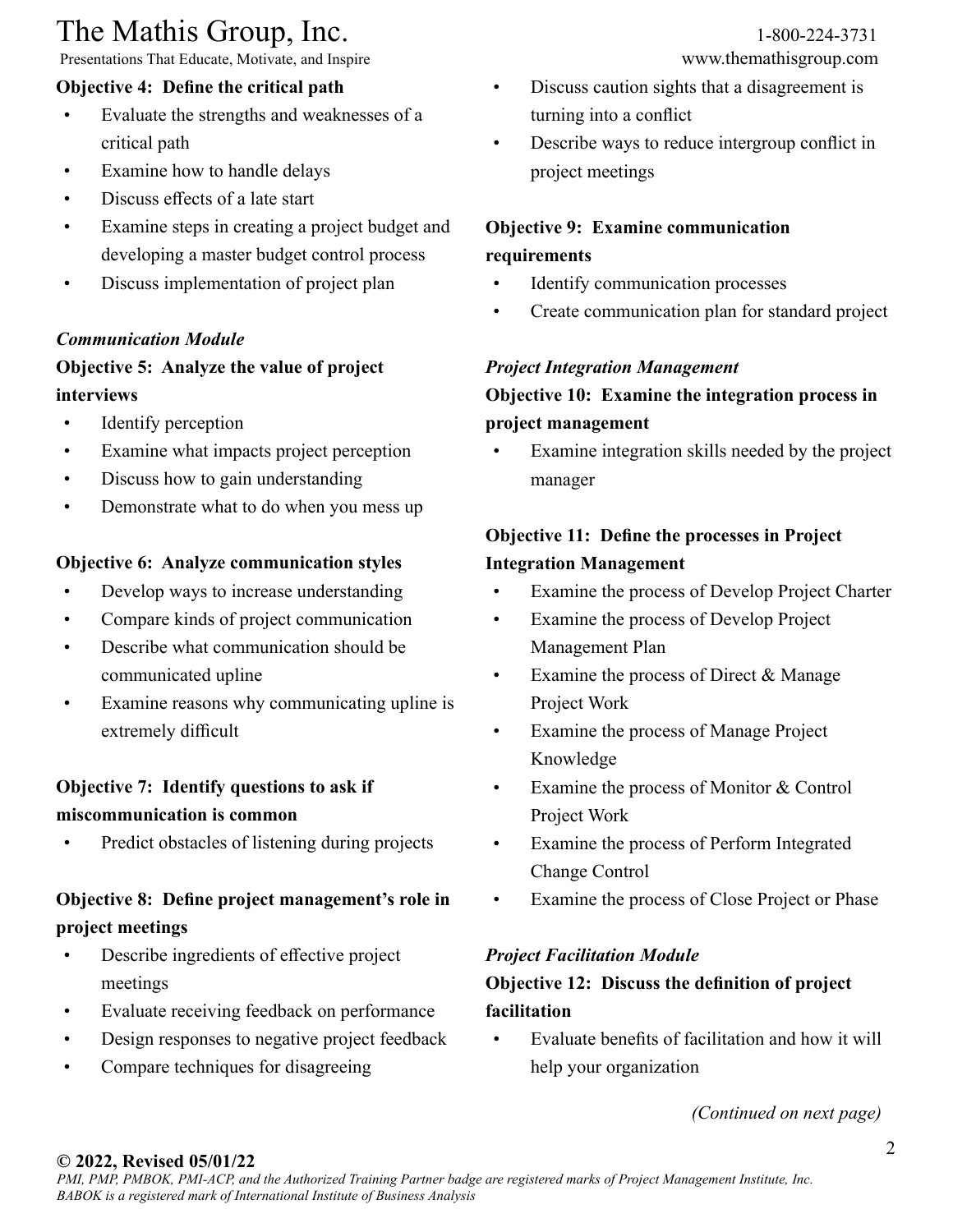# The Mathis Group, Inc. 1-800-224-3731<br>
Presentations That Educate, Motivate, and Inspire www.themathisgroup.com

Presentations That Educate, Motivate, and Inspire

- Discuss facilitation mess-ups during projects
- Examine the creation and usage of a code of conduct for the session
- Assess core duties which facilitators must do before, during and after a facilitation session
- Discuss best practices for setting meeting objectives and goals

## **Objective 13: Analyze body language and tone of voice which individuals use to communicate**

- Examine ways to clarify body language of others
- Discuss five useful ways for brainstorming during projects
- Analyze the proper usage of questions to engage the audience
- Formulate paraphrasing techniques for clarifying the meaning and message of others
- Compare different ways to use probing, bridging and redirecting skills
- Discuss the positives of having a devil's advocate in project teams
- Examine professional ways to handle the negative participant
- Analyze assertiveness techniques to be used by facilitators
- Formulate a standard preparation plan for starting facilitation
- Examine best ways to be prepared for facilitation sessions
- Discuss best practices for ending a facilitation session

# **Objective 14: Describe the role and functions of a recorder in project teams**

- Discuss best practices for the recorder and creating minutes for determined actions
- Design rules for when using a buddy system during a facilitation session

# **Objective 15: Analyze tactics for handling resistance in project meetings**

• Evaluate the impact of conflict to the participants

#### *Project Time Management Module*

# **Objective 16: Discuss myths and realities of time management**

- Examine excuses for not managing your individual time
- Define roles and responsibilities which demand time
- Examine how to balance your time to create total human wellness in your life

# **Objective 17: Review qualities of time management**

• Define guidelines of time management

## **Objective 18: Describe ways of dealing with deadlines**

- Organize to set proper deadlines
- Create goals to help budget your time
- Evaluate the four D's in managing time more effectively
- List ways to say "No"
- Explain how to set and establish priorities
- Identify ways to plan your work and learn how to plan

*(Continued on next page)*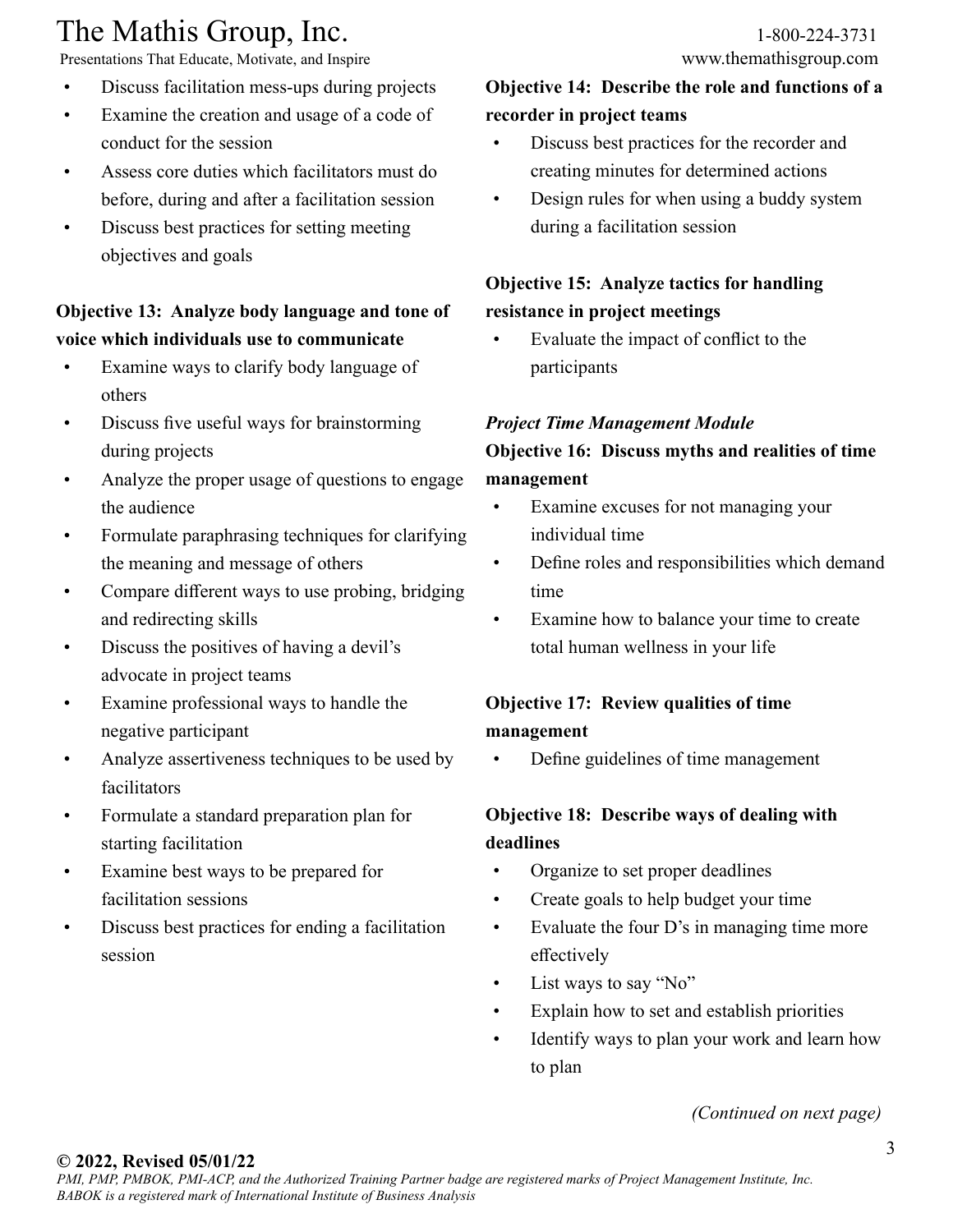# The Mathis Group, Inc. 1-800-224-3731

Presentations That Educate, Motivate, and Inspire www.themathisgroup.com

- Discuss time tips on interruptions and decisiveness
- Discuss time tips on the telephone and in meetings

# *Managing Team Module*

#### **Objective 19: Analyze job responsibilities**

- Discuss a priority checklist
- Assess modern day accountability myths

# **Objective 20: Evaluate how to coach the project team toward success**

- Develop workers with new skills
- Identify vision through leadership
- Examine strategies for creating trust
- Define ways to equip and empower
- Discuss values of successful coaching of project teams
- Analyze common coaching mistakes of project teams

# **Objective 21: Contrast different change strategies**

- Classify why project teams block change
- Choose ways to reduce project team resistance
- Evaluate changes which support goals
- Develop core values

# **Objective 22: Describe requirements for being an overcomer on project teams**

- Analyze two types of motivation within a project team
- Examine ways to align motivational techniques to workers
- Analyze the disciplining of project team members and ways for changing behavior
- Identify how to track project team members

# *Project Management I Best Practices*

# **PROJECT MANAGEMENT OVERVIEW INTRODUCTION**

- Project Management Methodology Concept
- What is a Project?
- Roles and Responsibilities
- Planning Process

# **PROJECT INITIATING AND CONCEPT DEVELOPMENT**

- What is Project Management Methodology?
- Project Management is an Iterative Process
- Applicability of the Methodology
- Tailoring of the Methodology to Specific Project and Specific Organizations
- Continual Improvements

# **WHAT IS A PROJECT?**

- What is a Project?
- Temporary Process
- Well-Defined Goals
- Project Constraints
- What is Project Management?

# *ROLES AND RESPONSIBILITIES*

- Roles and Responsibilities
- Who is Part of the Project Team?
- Importance of Stakeholders
- Project Manager
- Project Sponsor
- Steering Committee
- Development Team
- Change Management

#### *(Continued on next page)*